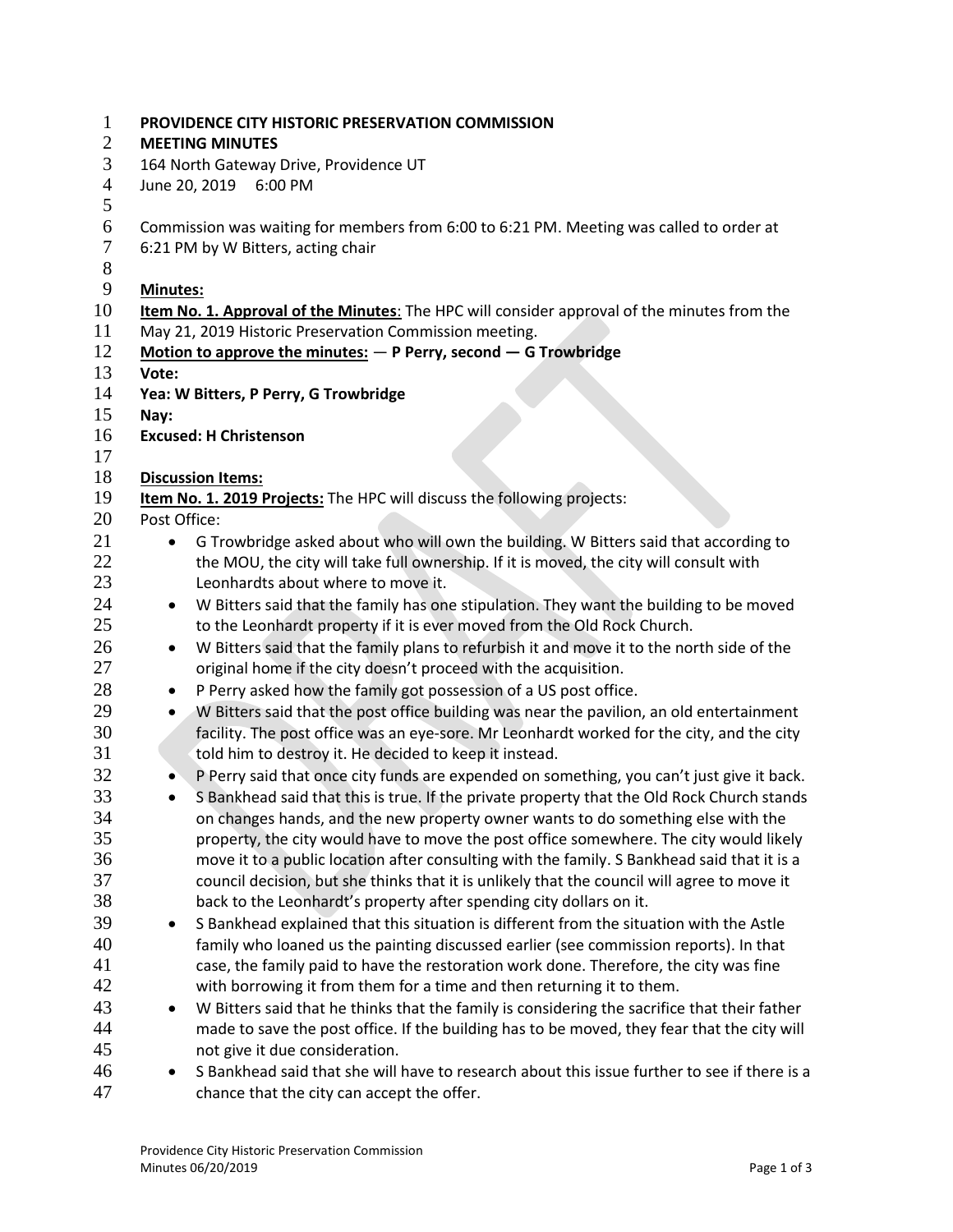| 48 | P Perry said that she can understand the family's attachment to the building.<br>٠                       |  |  |
|----|----------------------------------------------------------------------------------------------------------|--|--|
| 49 | W Bitters said that once the building is moved to the Old Rock Church, it could be<br>$\bullet$          |  |  |
| 50 | designated as a historic site. We could then get a grant to restore it. In the meantime,                 |  |  |
| 51 | the city could pay to fix the roof, the outside, the windows and the door to safeguard                   |  |  |
| 52 | the building.                                                                                            |  |  |
| 53 | P Perry said that if we do some of the renovation, we would need to do all of it. If we<br>$\bullet$     |  |  |
| 54 | put anything on the building that was not on the 1911 structure, then it will not be                     |  |  |
| 55 | designated as a historic building.                                                                       |  |  |
| 56 | P Perry clarified that we can fix it up as long as we maintain the historical accuracy by<br>$\bullet$   |  |  |
| 57 | making sure everything we do fits the period the building was from.                                      |  |  |
| 58 |                                                                                                          |  |  |
| 59 | Irrigation:                                                                                              |  |  |
| 60 | S Bankhead said that there is a book on the irrigation companies that was written by                     |  |  |
| 61 | $\bullet$<br>Doran Baker. We may not need to write another book.                                         |  |  |
| 62 | W Bitters said that D Baker's book is not about Blacksmith Fork Irrigation Company. We<br>$\bullet$      |  |  |
| 63 | may want to combine what he has written with a history of Blacksmith Fork.                               |  |  |
| 64 | S Bankhead said that we may also want to include the Pioneer Irrigation Company and<br>$\bullet$         |  |  |
| 65 | Providence Logan (Prolog) Irrigation company.                                                            |  |  |
| 66 | P Perry asked if there is any funding for this project from the Department of the Interior.<br>$\bullet$ |  |  |
| 67 | S Bankhead said that she will look into it. P Perry said that we may need to limit the                   |  |  |
| 68 | amount of projects we are doing due to funding.                                                          |  |  |
| 69 |                                                                                                          |  |  |
| 70 | Railroad:                                                                                                |  |  |
| 71 | S Bankhead said that we reached out to Utah State University. Angie Abrams is willing to<br>$\bullet$    |  |  |
| 72 | help. We have some money in the budget for the study.                                                    |  |  |
| 73 | W Bitters reported that A Abrams said that we could have graduate students do it, but if<br>$\bullet$    |  |  |
| 74 | we can't find any, she would do it.                                                                      |  |  |
| 75 | S Bankhead said that she will follow up with H Christenson about the status of this<br>$\bullet$         |  |  |
| 76 | project.                                                                                                 |  |  |
| 77 |                                                                                                          |  |  |
| 78 | <b>Commission Reports:</b>                                                                               |  |  |
| 79 | G Trowbridge spoke about a painting that we may want to procure. It is a painting of                     |  |  |
| 80 | Providence by a local artist. Cathy Parker is taking care of her mother, who owns the                    |  |  |
| 81 | painting, and who is having memory loss.                                                                 |  |  |
| 82 | S Bankhead said that we could put it in the council chambers. [This is the same painting<br>$\bullet$    |  |  |
| 83 | that we had at the old city office building at 15 S Main Street].                                        |  |  |
| 84 |                                                                                                          |  |  |
| 85 | Motion to close the meeting: $-$ G Trowbridge, second $-$ P Perry                                        |  |  |
| 86 | Vote:                                                                                                    |  |  |
| 87 | Yea: W Bitters, P Perry, G Trowbridge                                                                    |  |  |
| 88 | Nay:                                                                                                     |  |  |
| 89 | <b>Excused: H Christenson</b>                                                                            |  |  |
| 90 | Meeting adjourned at approximately 6:47 PM                                                               |  |  |
| 91 | Minutes prepared by Jesse Bardsley                                                                       |  |  |
| 92 |                                                                                                          |  |  |
| 93 |                                                                                                          |  |  |
| 94 |                                                                                                          |  |  |
|    |                                                                                                          |  |  |